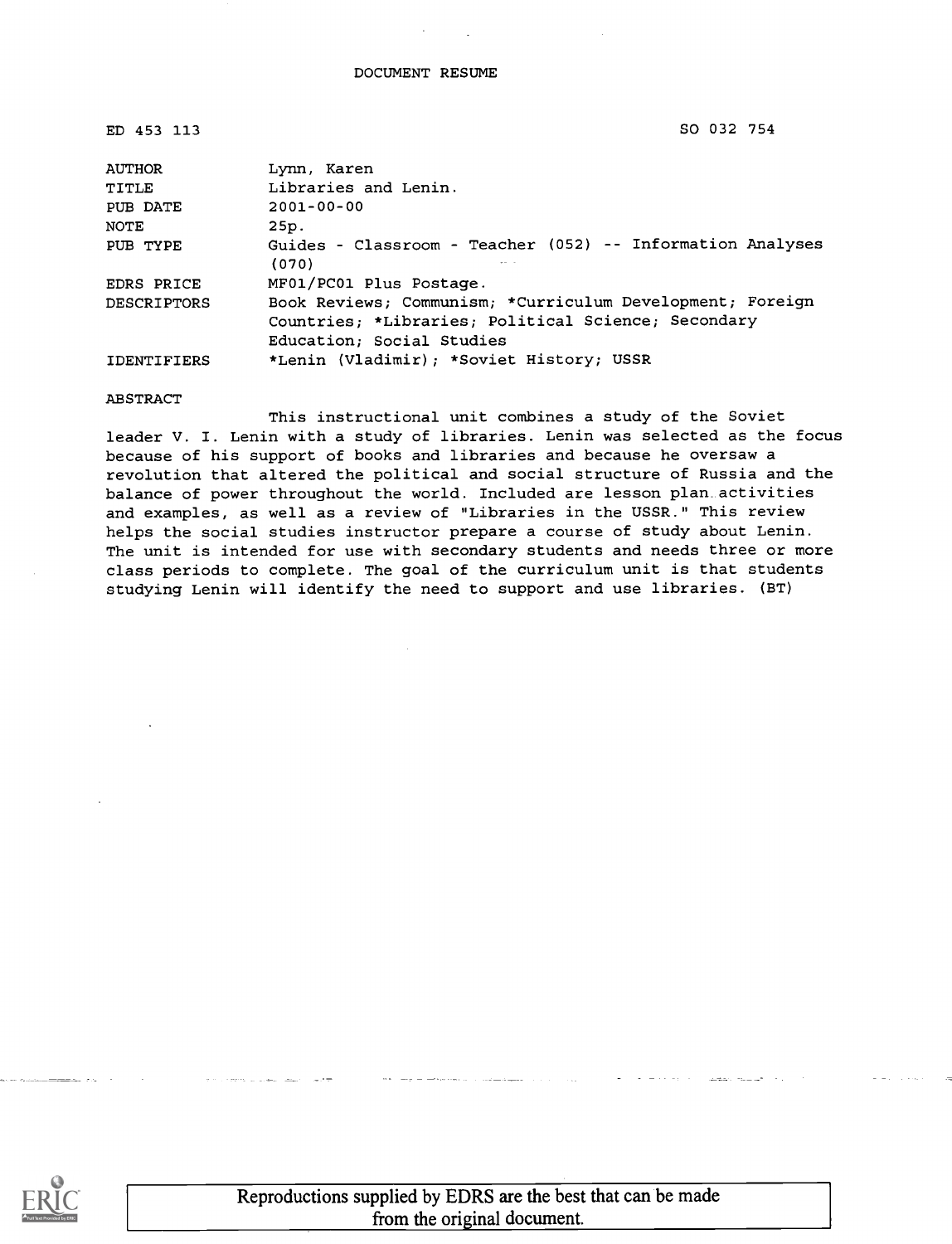## Libraries and Lenin.

 $\tau$   $\mu$ 

## Lynn, Karen

SO 032 754

PERMISSION TO REPRODUCE AND DISSEMINATE THIS MATERIAL HAS BEEN GRANTED BY

.yna<br>(

TO THE EDUCATIONAL RESOURCES INFORMATION CENTER (ERIC)

1

U.S. DEPARTMENT OF EDUCATION<br>Office of Educational Research and Improvement<br>EDUCATIONAL RESOURCES INFORMATION<br>CENTER (ERIC)<br>This document has been reproduced as<br>received from the person or organization<br>originating it.

Minor changes have been made to improve reproduction quality.

Points of view or opinions stated in this document do not necessarily represent official OERI position or policy.

# -BEST COPY-AVAILABLE

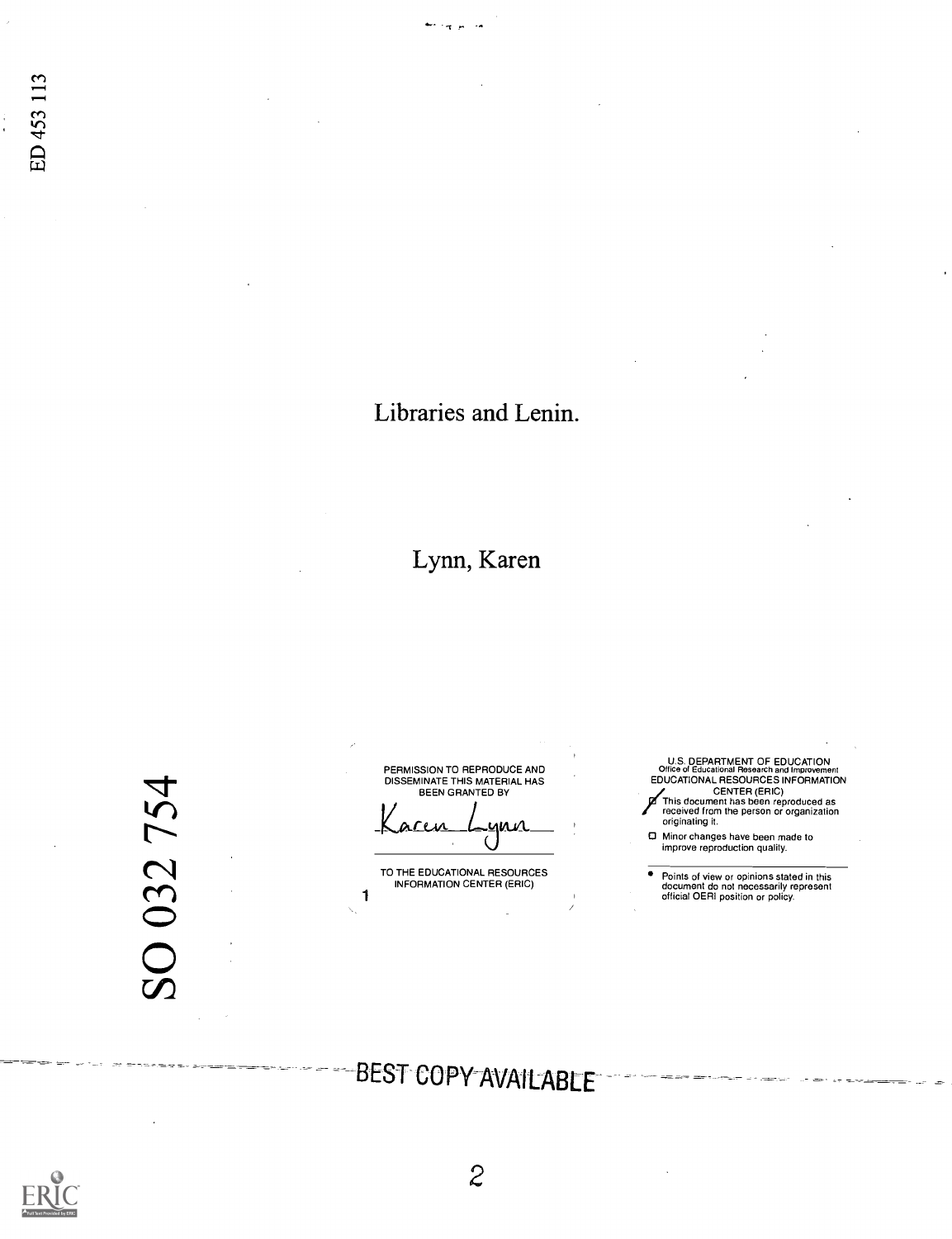#### INTRODUCTION:

BOTH SOCIAL STUDIES TEACHER AND LIBRARY MEDIA SPECIALIST ARE CONCERNED WITH THE ACHIEVEMENT OF STUDENT SKILLS NEEDED TO USE INFORMATION SERVICES THROUGHOUT LIFE.

So

THE FOLLOWING INSTRUCTIONAL UNIT COMBINES A STUDY OF LENIN WITH A STUDY OF LIBRARIES. LENIN WAS SELECTED AS THE FOCUS BECAUSE OF HIS SUPPORT OF BOOKS AND LIBRARIES AND BECAUSE HE OVERSAW A REVOLUTION THAT ALTERED THE POLITICAL AND SOCIAL STRUCTURE OF RUSSIA AND THE BALANCE OF POWER THROUGHOUT THE WORLD.

INCLUDED ARE LESSON PLAN ACTIVITIES AND EXAMPLES, AS WELL AS, A REVIEW OF LIBRARIES IN THE USSR. THIS REVIEW WILL AID THE SOCIAL STUDIES INSTRUCTOR PREPARING A COURSE OF STUDY ABOUT LENIN.

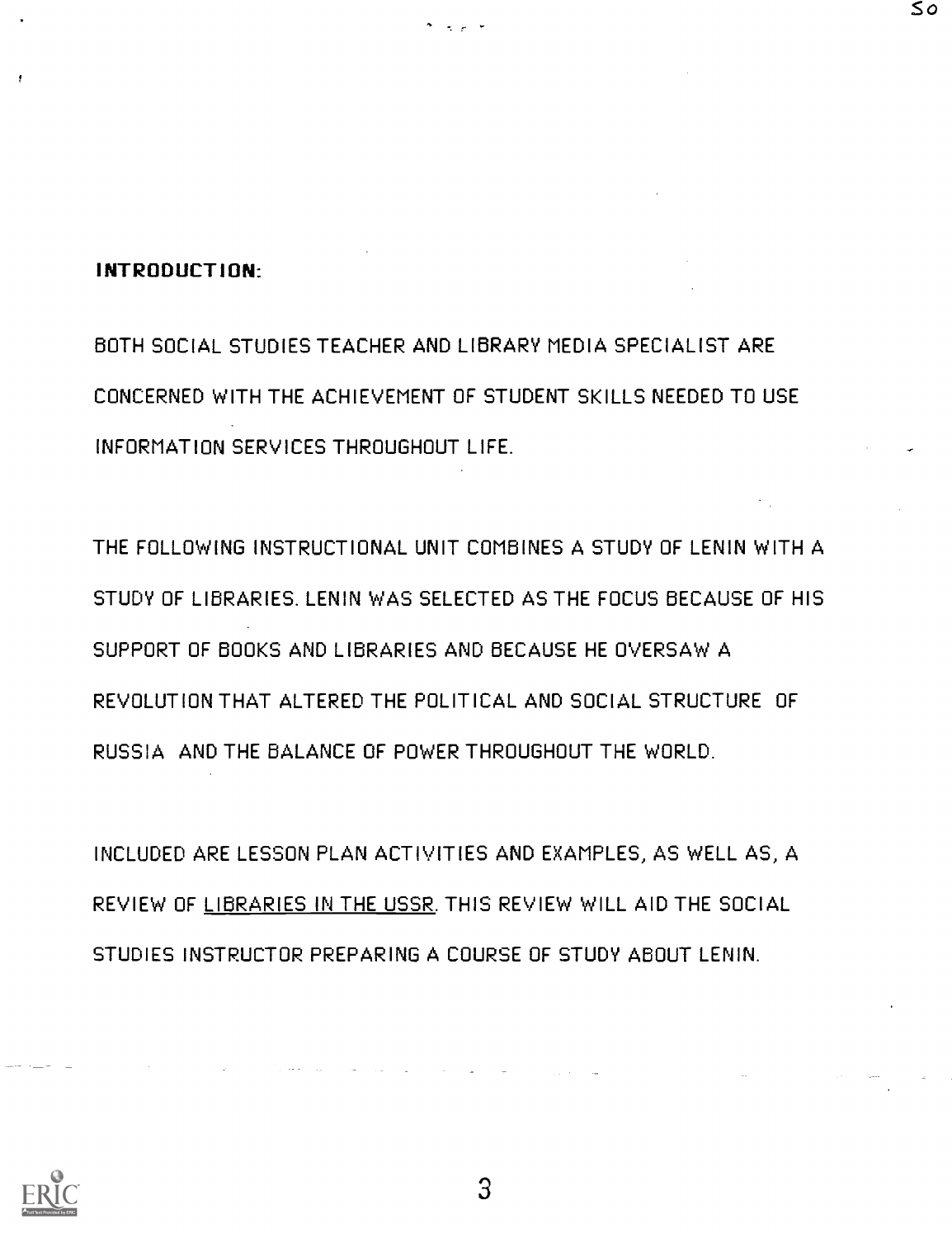MORE EMPHASIS ON COMPREHENSION SKILLS WITH LESS DEPENDENCY ON TEXTBOOKS DETERMINES INDIVIDUALIZED READING AND RESEARCH IN ALL THE SOCIAL STUDIES CONTENT AREAS. STUDENTS MUST LEARN TO IDENTIFY THE MANY ASPECTS OF LIBRARY USE AND APPLICATION TO MEET ACADEMIC AND WORK REQUIREMENTS.



 $\sim 100$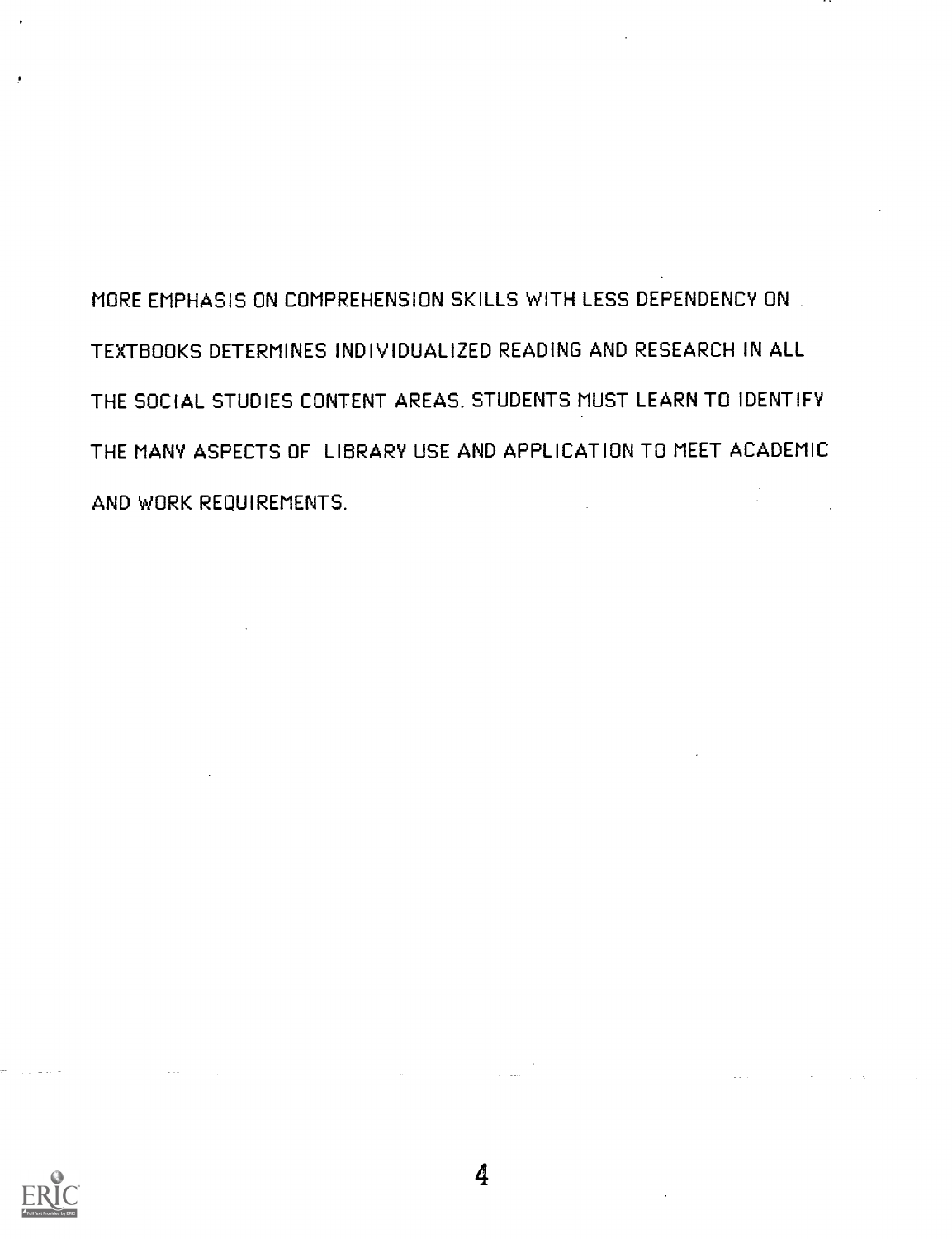## CURRICULUM AREA: SOCIAL STUDIES/ LIBRARY SCIENCE

ACTIVITY: V.I. LENIN

GRADE LEVEL: SECONDARY

PARTICIPANTS: CLASS, MEDIA SPECIALIST, TEACHER

TIME: THREE OR MORE CLASS PERIODS

RESOURCES: BOOKS ABOUT V.I. LENIN AND HIS TIME

#### PERIOD

BOOKS ABOUT LIBRARIES AND LIBRARY

**USERS** 

REFERENCE MATERIALS: ENCYCLOPEDIA,

HISTORICAL ATLASES,

BIOGRAPHICAL SOURCES,

BOOKS OF FAMILIAR QUOTATIONS,

CD ROM DATA BASE

NON-PRINT MATERIALS: VIDEOTAPES, INTERNET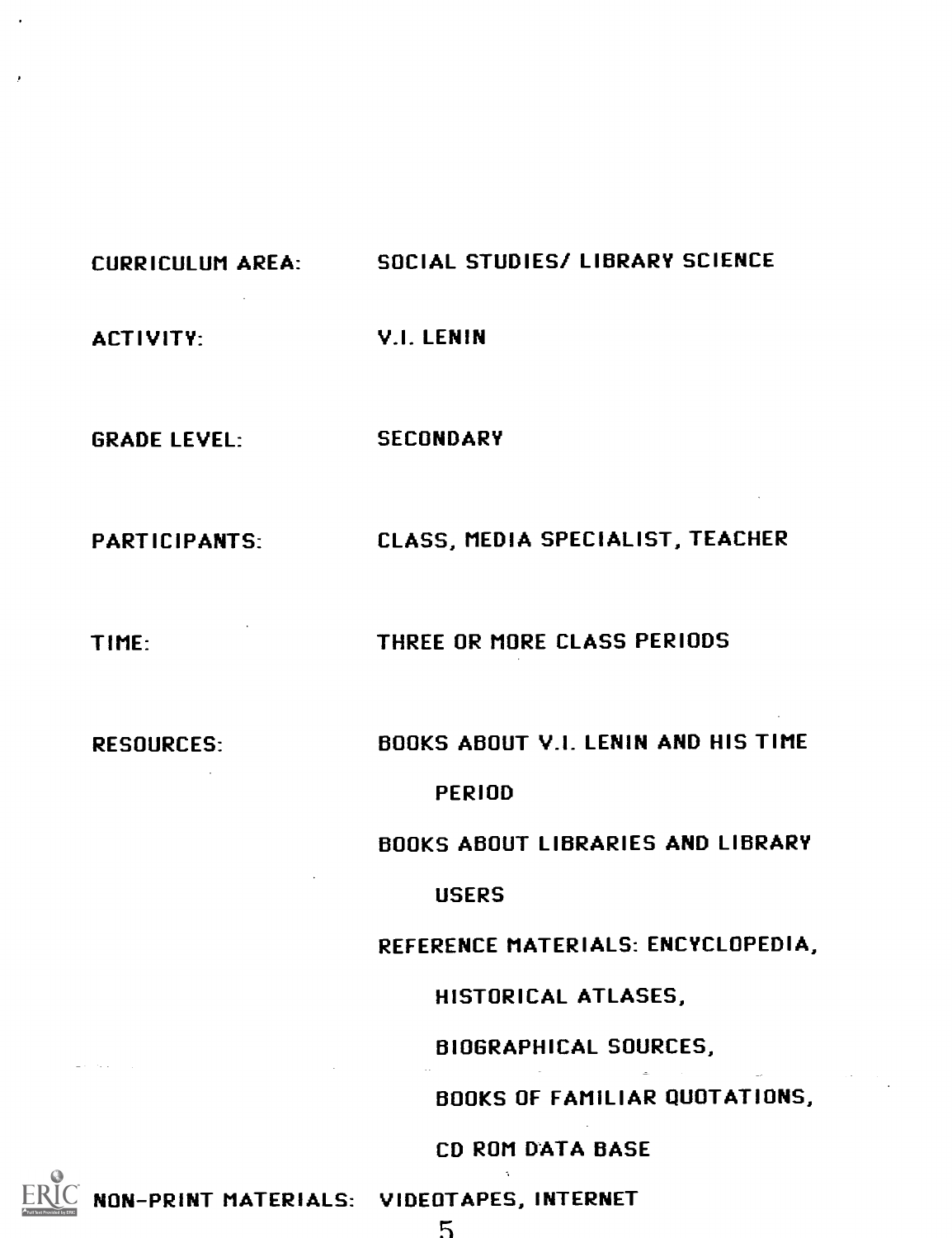#### SUGGESTED ACTIVITIES:

COMPARE THE GOVERNMENT OF LENIN TO PRESENT-DAY RUSSIA RESEARCH THE HISTORY OF LIBRARY USE WITHIN SOVIET UNION/RUSSIA RESEARCH THE HISTORY OF LIBRARY USE WITHIN USA OR STATE TRACE THE HISTORY OF LENIN AND CREATE A TIMELINE TRACE THE HISTORY OF LIBRARIES AND CREATE A TIMELINE CONSTRUCT MAPS OF RUSSIA DURING LENIN'S LIFETIME, THE SOVIET UNION AFTER WWII, AND PRESENT-DAY RUSSIA CREATE A CHART OF LIBRARY SERVICES WITHIN THE U.S. AND WITHIN

RUSSIA TODAY

CREATE A POSTER OF LENIN, ADVERTISING LIBRARY USAGE

DETERMINE WHICH OCCUPATIONS TODAY REQUIRE KNOWLEDGE OF LIBRARY

RESEARCH SKILLS

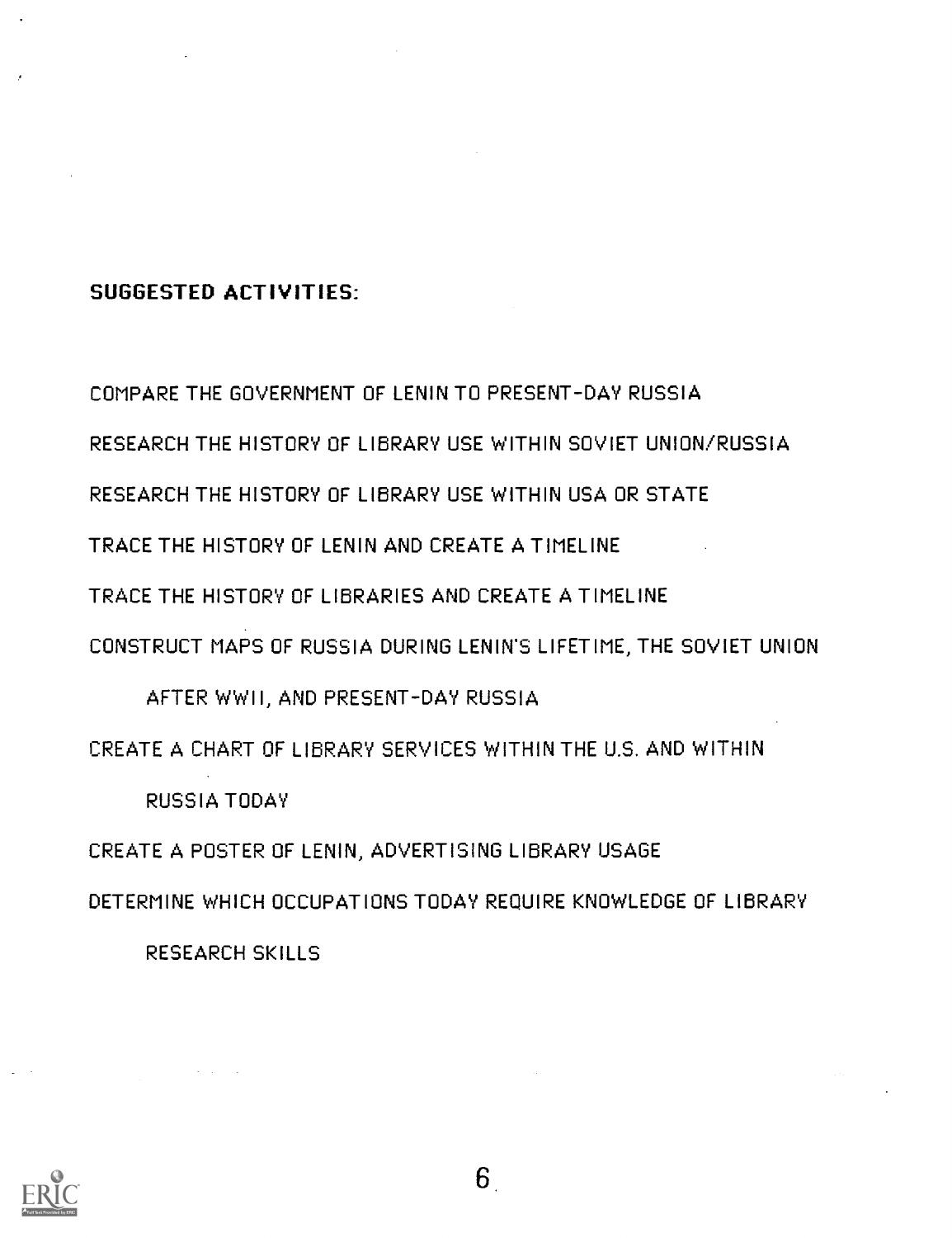#### ACTIVITY EXAMPLE:

 $\ddot{\phantom{a}}$ 

## LENIN TIMELINE

| 1870 | <b>BIRTHDATE</b>                       |
|------|----------------------------------------|
| 1889 | <b>MARXIST</b>                         |
| 1892 | PRACTICED LAW AT SAMARA                |
| 1897 | <b>EXILED TO SIBERIA</b>               |
| 1898 | MARRIED NADEZHDA KRUPSKAYA             |
| 1899 | <b>COMPLETED THE DEVELOPMENT OF</b>    |
|      | <b>CAPITALISM IN RUSSIA</b>            |
| 1902 | WHAT IS TO BE DONE?                    |
| 1905 | TWO TACTICS OF SOCIAL-DEMOCRACY IN THE |
|      | DEMOCRATIC REVOLUTION                  |
| 1912 | CONVENED BOLSHEVIK PARTY CONFERENCE AT |
|      | <b>PRAGUE</b>                          |
| 1917 | ASSUMED LEADERSHIP OF REVOLUTIONARY    |
|      | <b>MOVEMENT</b>                        |
|      | IMPERIALISM THE HIGHEST STAGE OF       |
|      |                                        |

CAPITALISM <sup>7</sup>

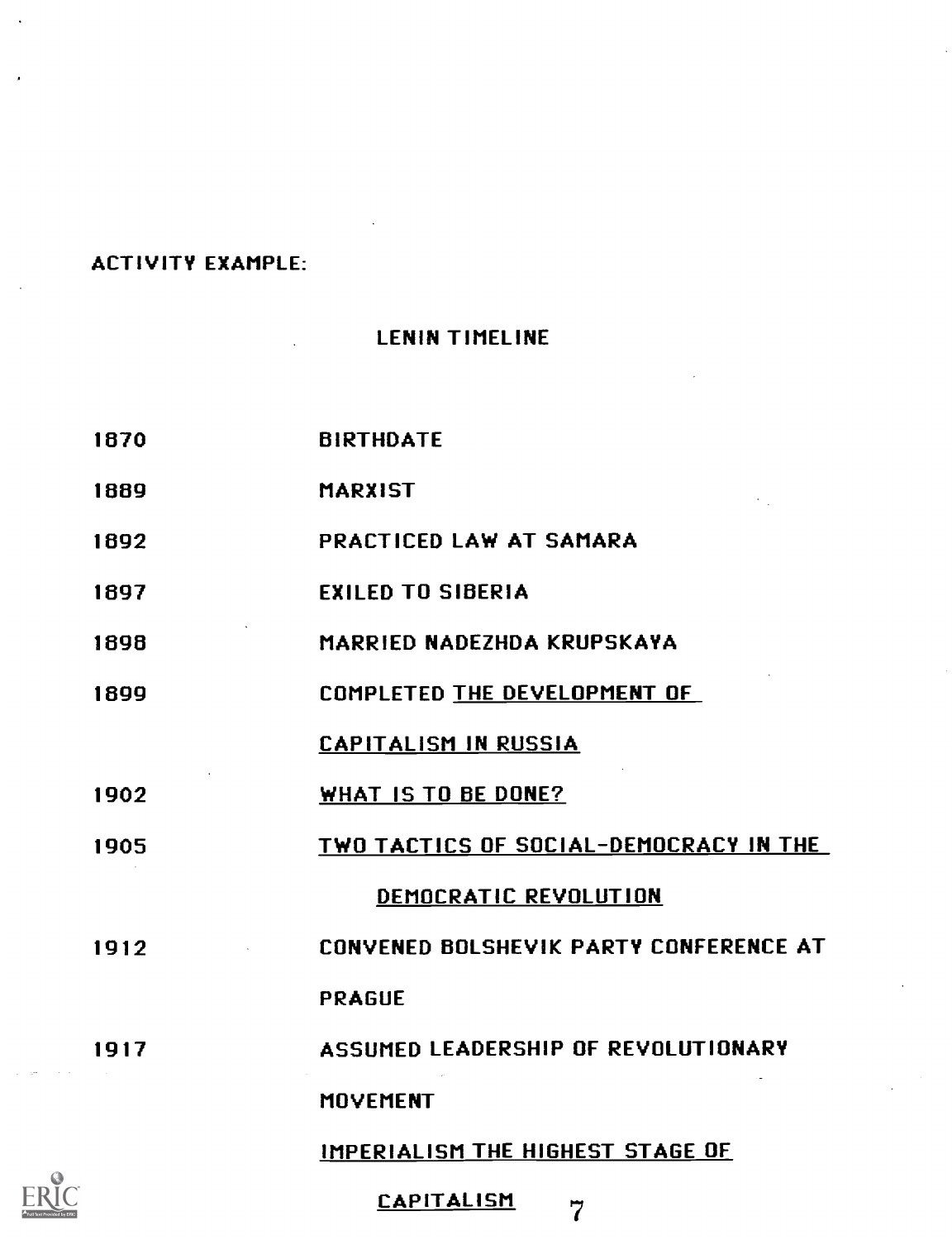## THE STATE AND REVOLUTION

### 1916 ASSASSINATION ATTEMPT

## 1922 DEATH

# FOR GOOD OR ILL, FEW, IF ANY, OF HIS CONTEMPORARIES IN ANY COUNTRY HAVE INFLUENCED HISTORY MORE THAN HE-

#### -DONALD W. TREADGOLD

UNIVERSITY OF WASHINGTON

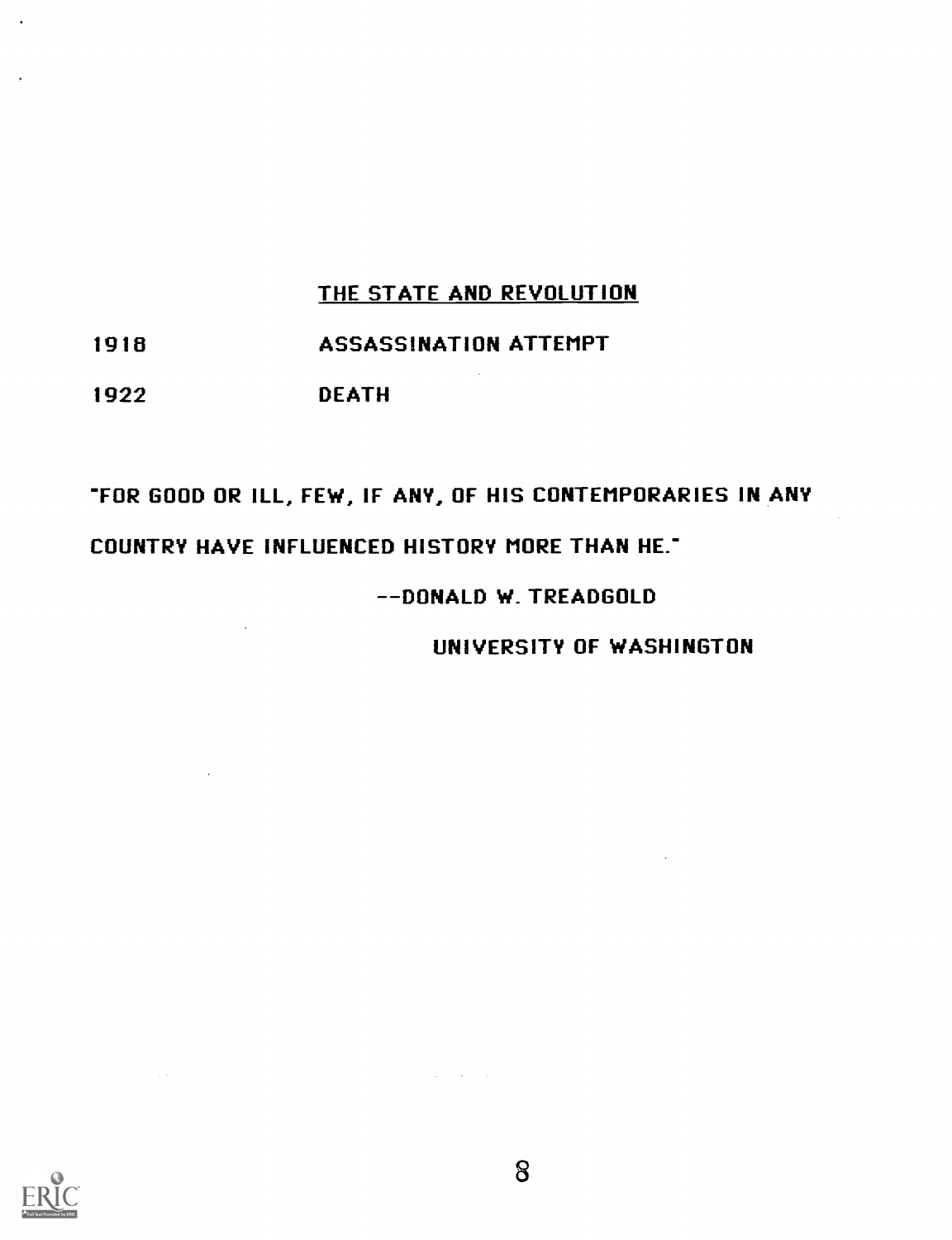#### ACTIVITY EXAMPLE:

#### LIBRARY TIMELINE

- 200 BC "A SANATORIUM FOR THE MIND" -- FOUND ON THE PORTAL OF THE LIBRARY AT ALEXANDRIA, EGYPT
- 1611 "MY LIBRARY WAS DUKEDOM LARGE ENOUGH" -- SHAKESPEARE
- 1751 "NO PLACE AFFORDS A MORE STRIKING CONVICTION OF THE VANITY OF HUMAN HOPES THAN A PUBLIC LIBRARY" --SAMUEL JOHNSON
- 1840 "THE TRUE UNIVERSITY OF THESE DAYS IS A COLLECTION OF BOOKS" -- CARLYLE
- 1687 "A LIBRARY IS BUT THE SOUL'S BURIAL-GROUND" -- H.W. BEECHER
- 1919 "WE MUST TAKE UP THE SIMPLE AND URGENT MATTER OF MOBILIZING THE LITERATE TO COMBAT ILLITERACY. WE MUST UTILIZE THE BOOKS THAT ARE AVAILABLE AND SET TO WORK TO ORGANIZE A NETWORK OF LIBRARIES WHICH WILL HELP THE PEOPLE TO GAIN ACCESS TO EVERY AVAILABLE BOOK; THERE MUST BE NO PARALLEL ORGANIZATION, BUT A SINGLE, UNIFORM, PLANNED ORGANIZATION" -- LENIN
- 1995 "MANY SCIENTISTS IN DEVELOPING COUNTRIES ARE BEING EXCLUDED FROM THE INTERNATIONAL EXCHANGE OF SCIENTIFIC INFORMATION BECAUSE THEIR LIBRARIES CAN NO LONGER AFFORD TO SUBSCRIBE TO LEADING RESEARCH JOURNALS" W.W. GIBBS
- 1995 "JAMES H. BILLINGTON A FORMER PRINCETON HISTORY PROFESSOR IS ONE OF THE WORLD'S LEADING EXPERTS ON RUSSIAN CULTURE AND IS ALSO THE U.S. LIBRARIAN OF CONGRESS" -- J.N. MACLEAN

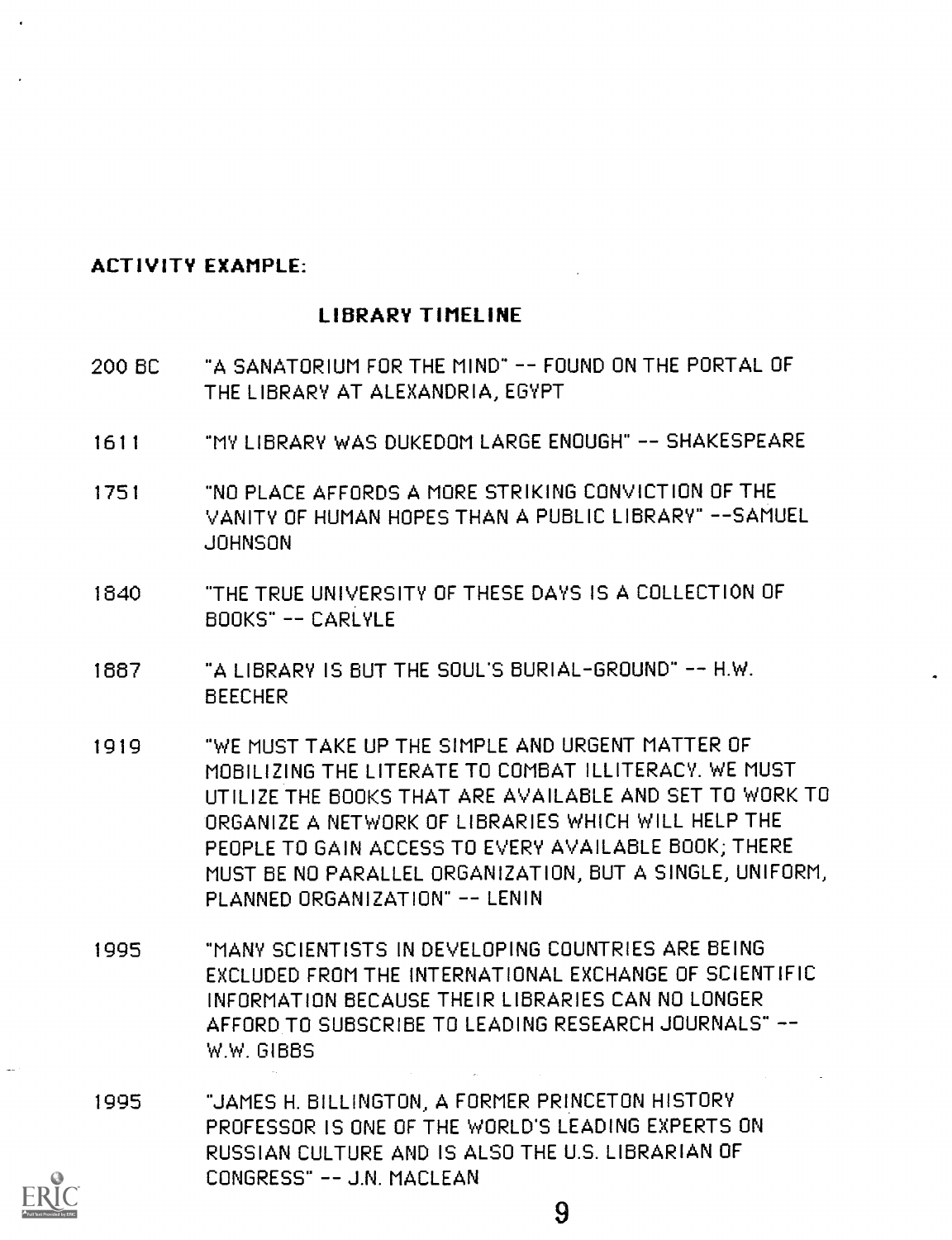## "THE NONPROFIT LIBRARY OF AMERICA IS CELEBRATING ITS BEST YEAR EVER" -- MAX RUDIN

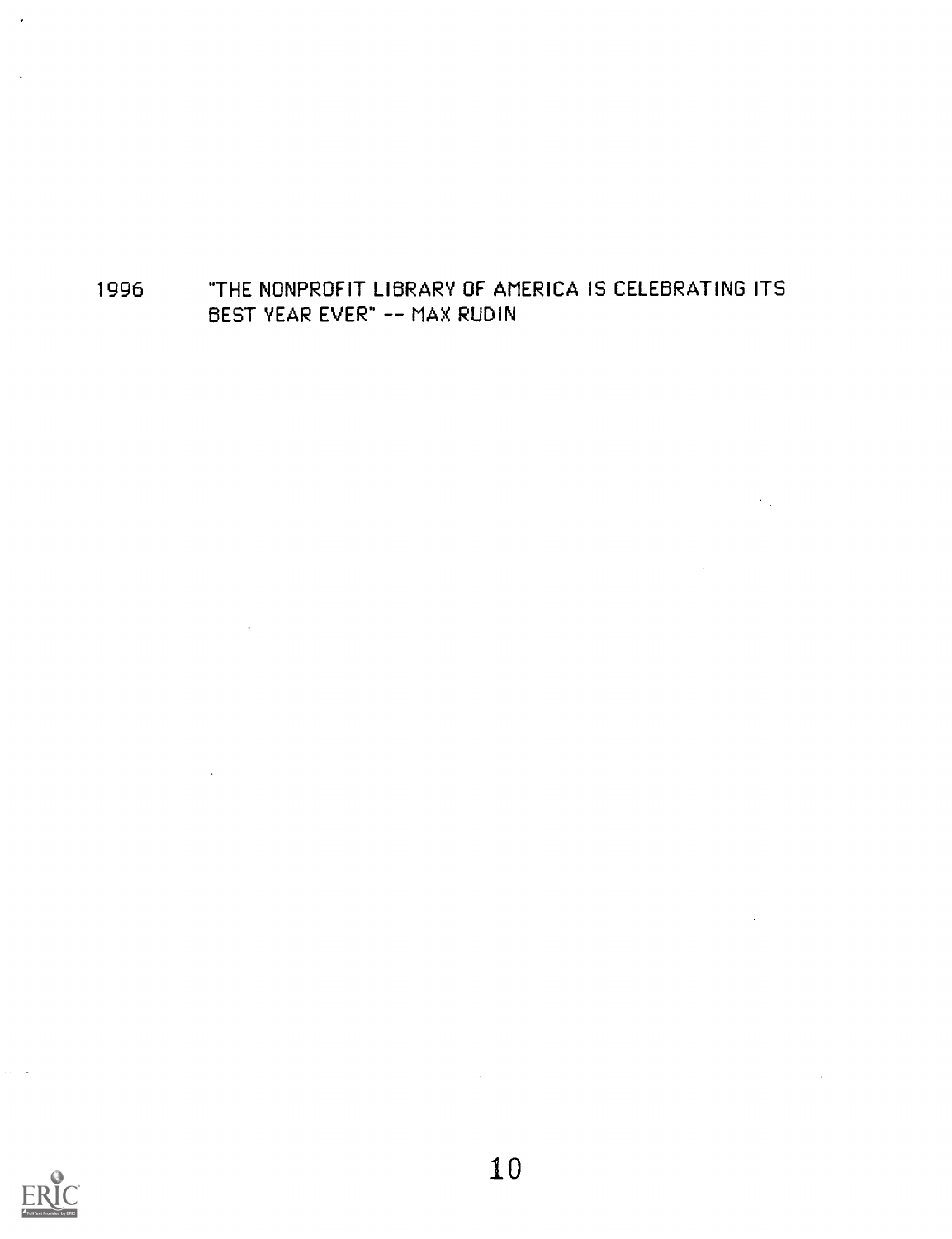RESOURCE:

### 1995. THE ENCYCLOPEDIA AMERICANA INTERNATIONAL EDITION\_

VOLUME 17, PAGES 307-373:

HISTORY OF THE LIBRARY

LIBRARIES IN NORTH AMERICA

LIBRARIES AROUND THE WORLD

THE LIFE CYCLE OF INFORMATION

THE LIBRARY PROFESSION AND SOCIETY

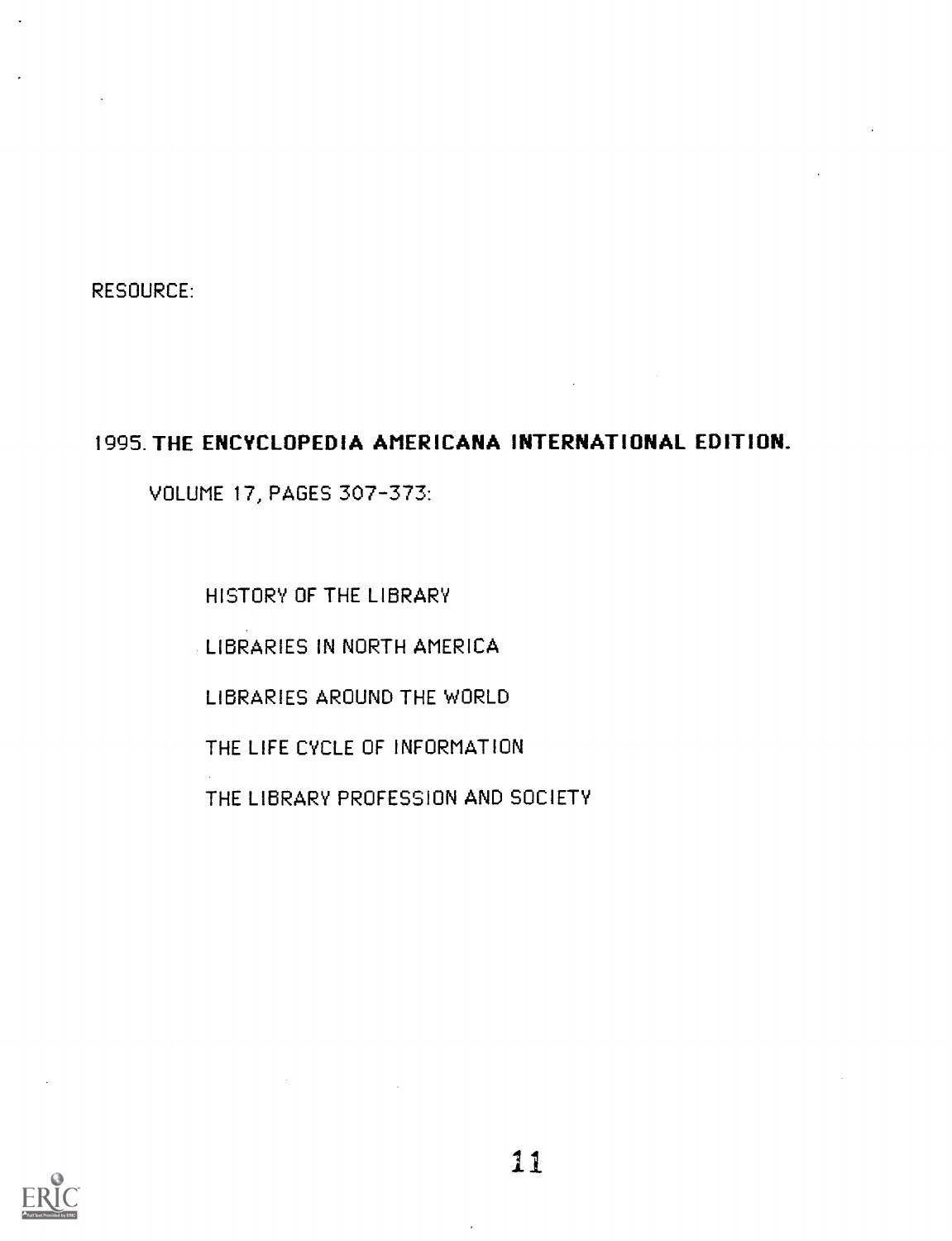RESOURCE:

# SOCIAL STUDIES INSTRUCTOR/MEDIA GENERALIST REVIEW OF LIBRARIES

## IN THE USSR

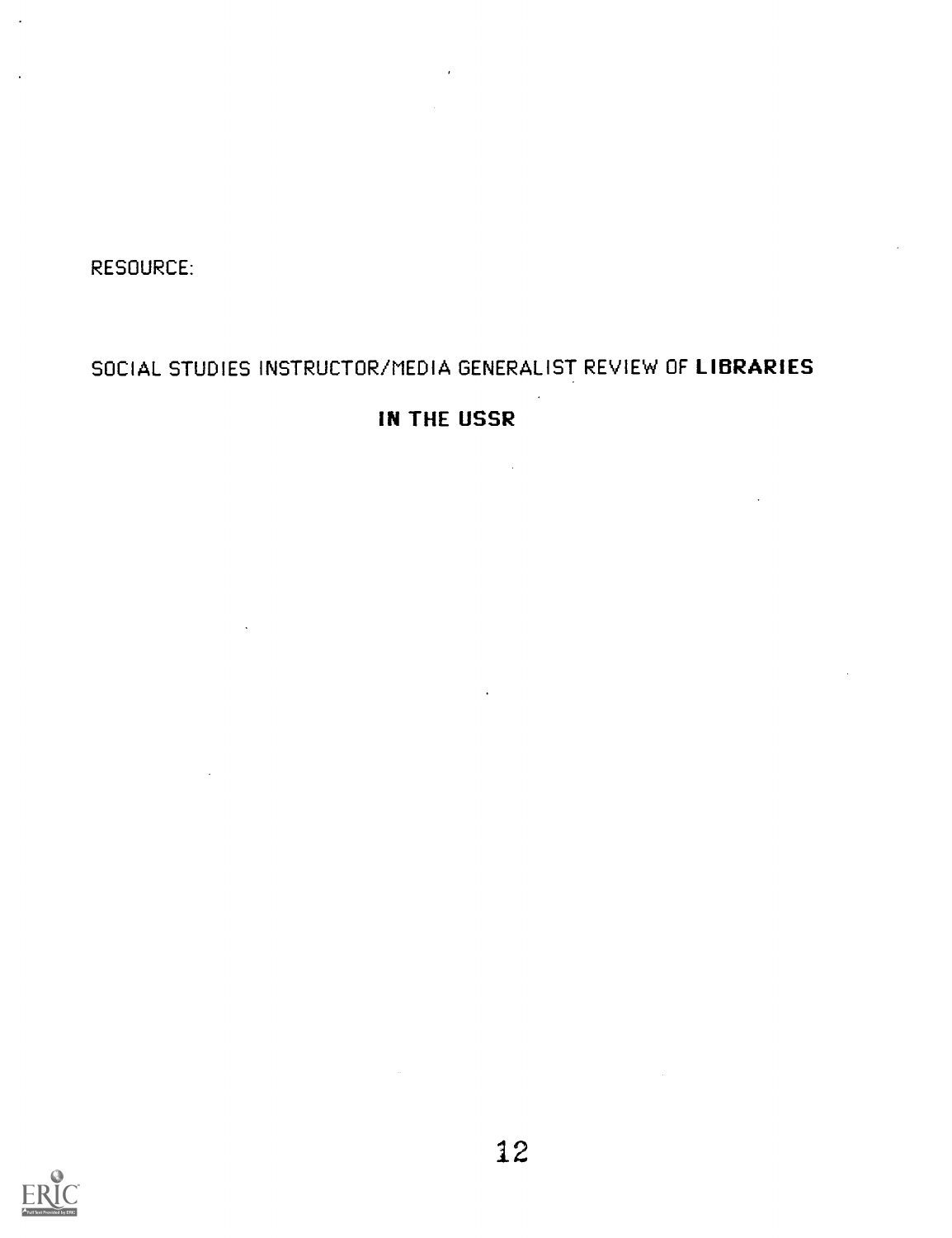In my role as a public school instructor (media/social studies), I have been assigned to schools, with the responsibility of organizing the school media center by weeding materials and purchasing materials.

Weeding often involves discarding materials which are no longer appropriate for the present student body, based upon ethnic and cultural background. This viewpoint necessitates my personal review of books, requiring me to search through not only the stacks, but also, vertical files, professional literature, and storerooms.

Often, I find print that has been stored away for one reason or another, but is of current interest. Such is with the book, LIBRARIES IN THE USSR. In the June 1993, AMERICAN LIBRARIES, I read "From totalitarianism to democracy: Russian libraries in transition", and believe that my review of LIBRARIES IN THE USSR will prove interesting to those professionals and researchers who are now following the changes in the former Soviet states,

I have excerpted freely from LIBRARIES IN THE USSR, a book of 87 pages, which describes Soviet library services after the October 1917 Revolution in Russia, highlighting the importance of libraries and books, especially by Lenin.

The author is Deputy Chief Librarian of the Lenin Library in Moscow, Ogan Chubaryan, Doctorate, Educational. Sciences, and Chairman of the Committee on Library Theory and Research under the International Federation of Library Associations (c. 1972).



13

[1]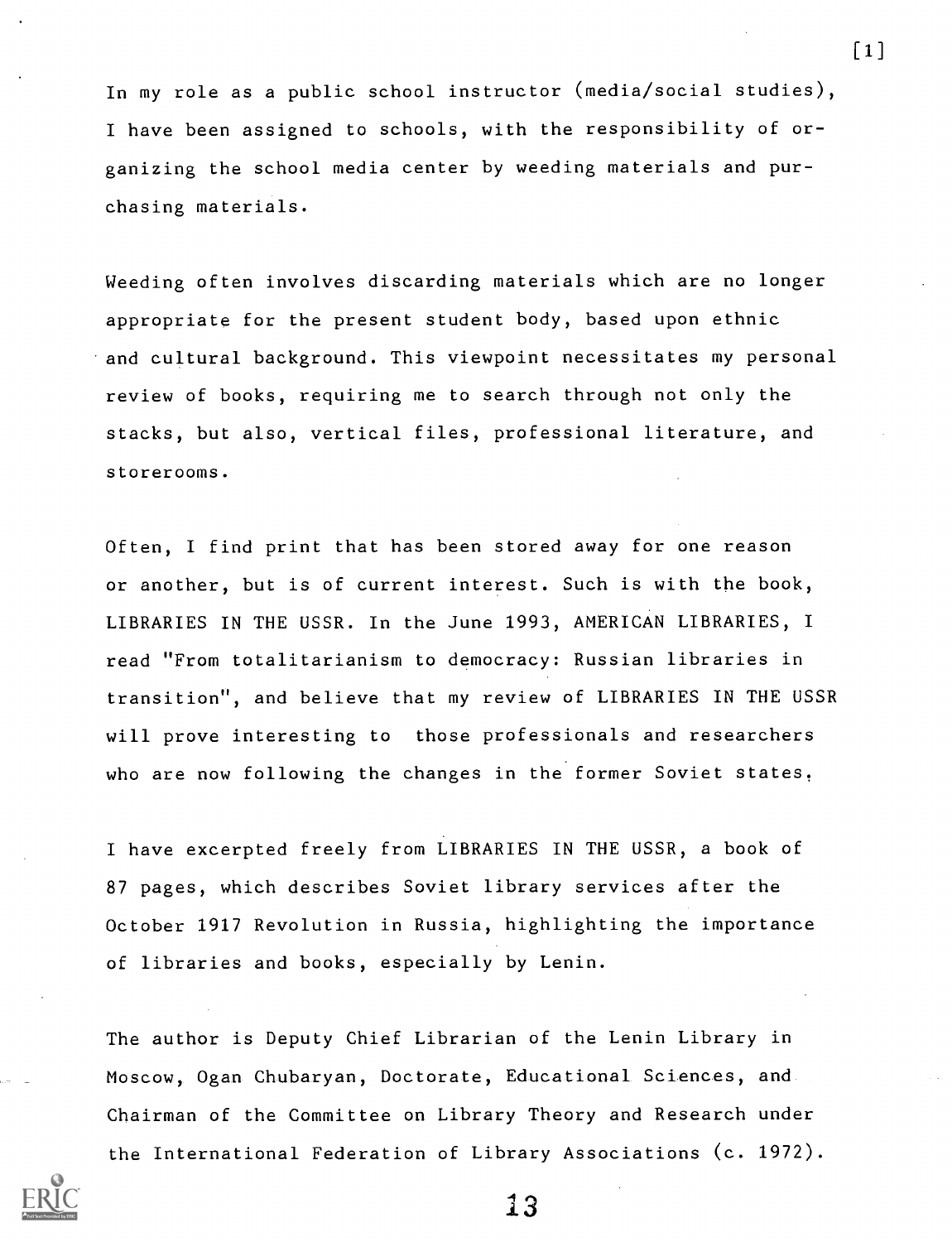The opening section of this review incorporates statements by notables regarding the role of books and reading in the USSR. This is followed with an annotated list of libraries [2] and illustrations.

Perhaps this review offers support to the previous article by Evgeny Kuzmin, in which he states, "Unlike the old Communist leaders, their democratic successors have, I'm afraid, only a vague idea of the political mission of libraries in society." Certainly, I respect the importance Lenin placed upon literacy and libraries, having "found" this historical treasure in an storage file cabinet.



 $\mathcal{E}$  .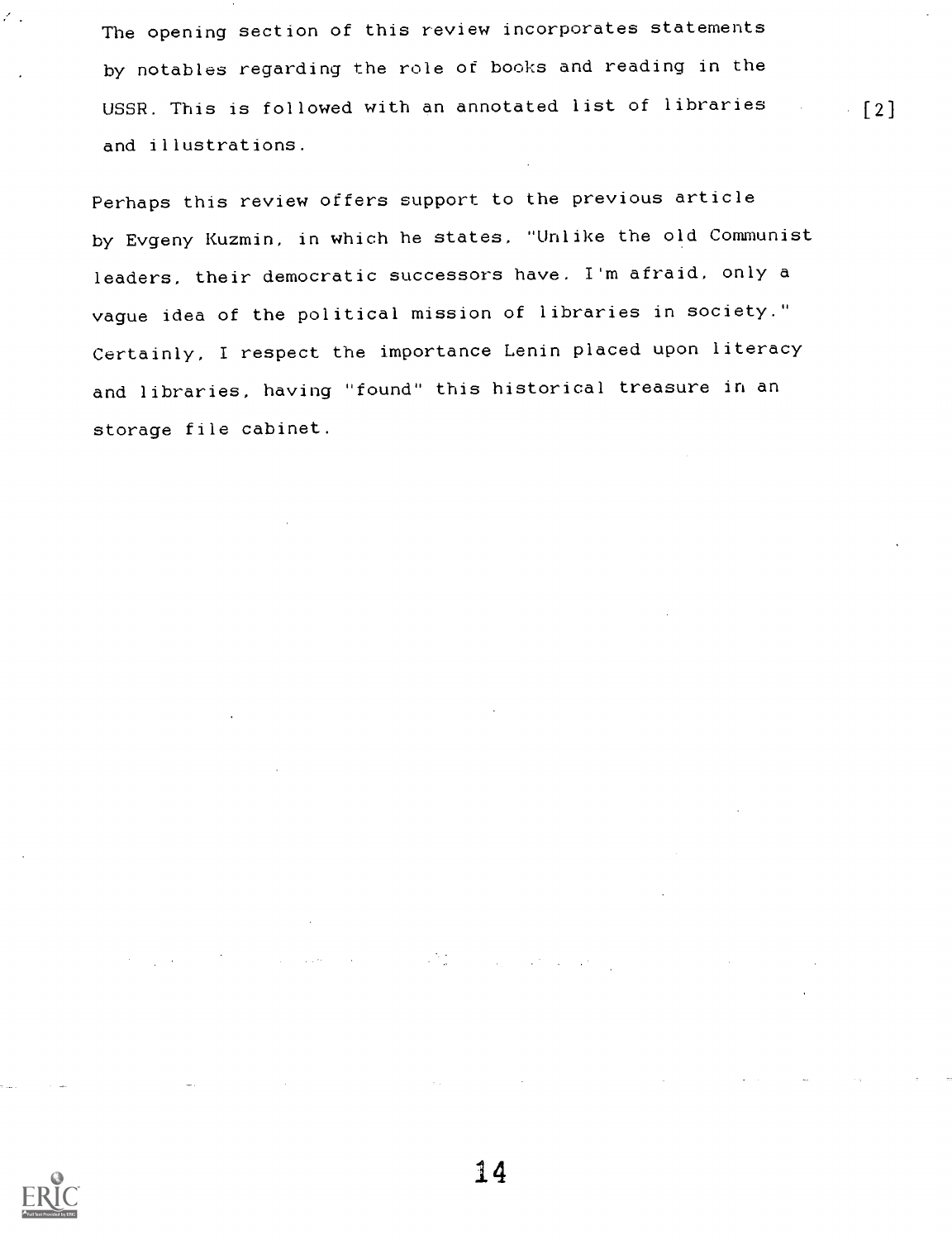#### THE ROLE OF BOOKS AND READING:

Lenin: "We must make books accessible to the masses as soon as possible. We must strive to distribute the greatest possible number of books all over Russia."

Herbert G. Wells (c. 1920): "In this strange Russia of conflict, cold, famine and pitiful privations, there is actually going on now literary task [sic] that would be inconceivable in the rich England and the rich America today. . .In starving Russia hundreds of people are working upon translations, and the books they translante are being set up and printed, work which may presently give a new Russia such a knowledge of world thought as no other people will possess." [For further reading: RUSSIA IN THE SHADOWS]

V. Seminsky: "But depite all my know-how, I can frankly tell you that if books were suddenly to disappear  $-$  not only manuals, handbooks and descriptions of what my colleagues are doing at other plants, but even novels and stories  $-1$ would find myself at a loss for the simple reason that to rationalize, whether this concerns something sophisticated or of a simpler nature, one must have a creative bent which

[3]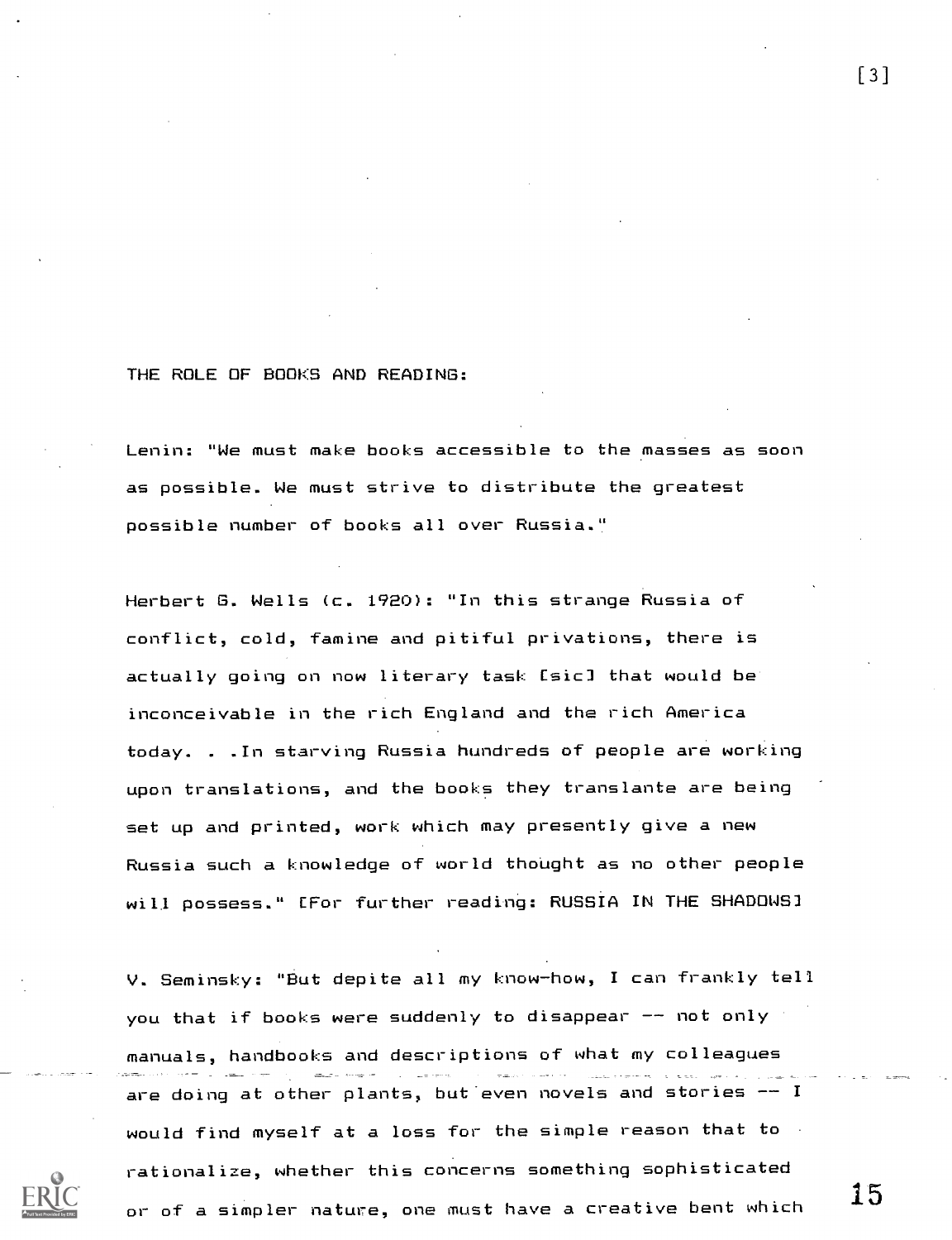one will not have unless one is well read, technologicaly and otherwise. All this has to come from books either imparting the know-how of workers who are tops in their field or novels that describe how such people live."

[Elected Deputy to the Supreme Soviet of Ukraine and a Turner at the Krasny Excavator Works (Kiev)]

B. Yegorov: "It was no picnic to invent the winding bench, which was later exhibited in New York. There were times when I wanted to chuck the whole idea. But I would get to thinking of the never-say-die grit of such fine Russian mechanics as Kulibin, Polzunov, Lavrov, Nartov, Matrosov and Kazantsev and I'd give it another try. I'd learned about them only from books. And I've read an awful lot about invention, rationalization and innovation. When they saw the machine I'd devised some Americans said it was just so much Red propaganda, that no ordinary working man could have made something like that. They simply can't understand what Soviet government has done for the plain workingman, how eager he is for knowledge, how great are his opportunities for creative work." [Mechanic and Fitter at computor and calculating machine factory in Moscow)

Yuri Gagarin: "A good book is not only a pleasant and sensible way of relaxing. It's a friend and counsellor, a source of many new ideas and feelings. A favourite book of  $\begin{array}{c} 16 \end{array}$ mine is Boris Polevoi's STORY OF A REAL MAN, whose hero was

 $\lceil 4 \rceil$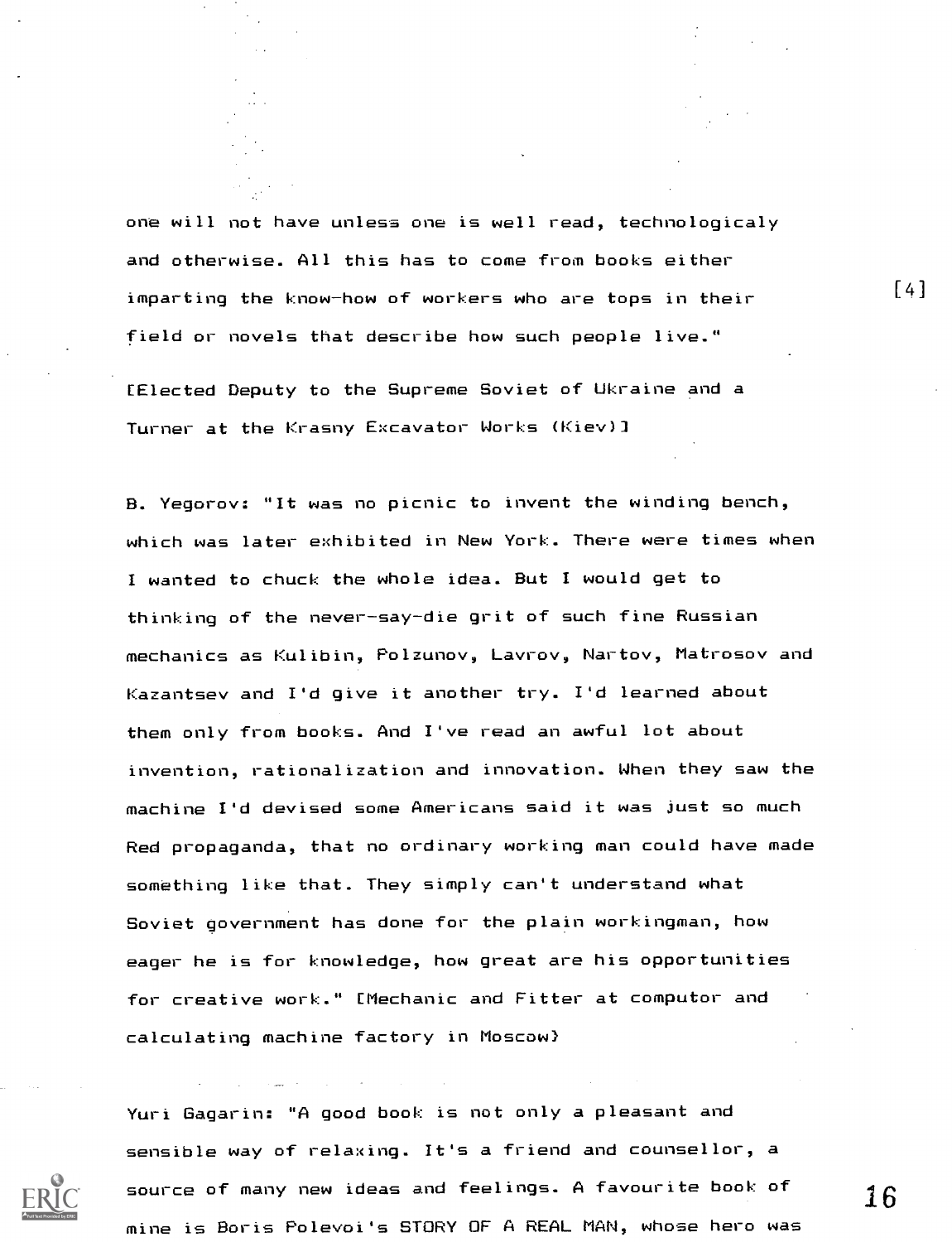for me a living model of endurance, valour and patriotism." (of Konstantin Tsiolkovsky's OUTSIDE THE EARTH): I'm astounded how correctly this remarkable scientist of ours  $[\hbox{$\delta$}]$ foresaw everything that I myself had occasion to experience! Very much of what he had surmised proved to be 100 per cent right." [World's first spaceman]

The author notes the following books which have inspired composers: Aram Khachaturyan's SPARTACUS ballet from Giovagnoli's novel; Sergei Prokofieff, Tikhon Khrennikov, Yuli Mentus and Dmitri Kabalevsky based their operas on Tolstoi's WAR AND PEACE.

Maxim Gorsky: "The book is perhaps the greatest and most complex of all the wonders man has worked on his way to future happiness and might."

Tolstoi: "Books are printed to be read!" [Tolstoi had a personal library of 22,000 books and periodicals at his estate in Yasnaya Polyana, and always willing to lend them.]

#### LIBRARIES FOR THE PEOPLE

E. Virla: "I am quite convinced that I am right in saying that no other man has spoken so clearly, repeatedly and in such voluminous detail about the tasks and significance of libraries and has had so broad and all-inclusive and really  $\hat{}$   $\hat{}$   $\hat{}$ prophetic vision of the highly  $\mathbf i$ mportant $\mathbf i$  and promising work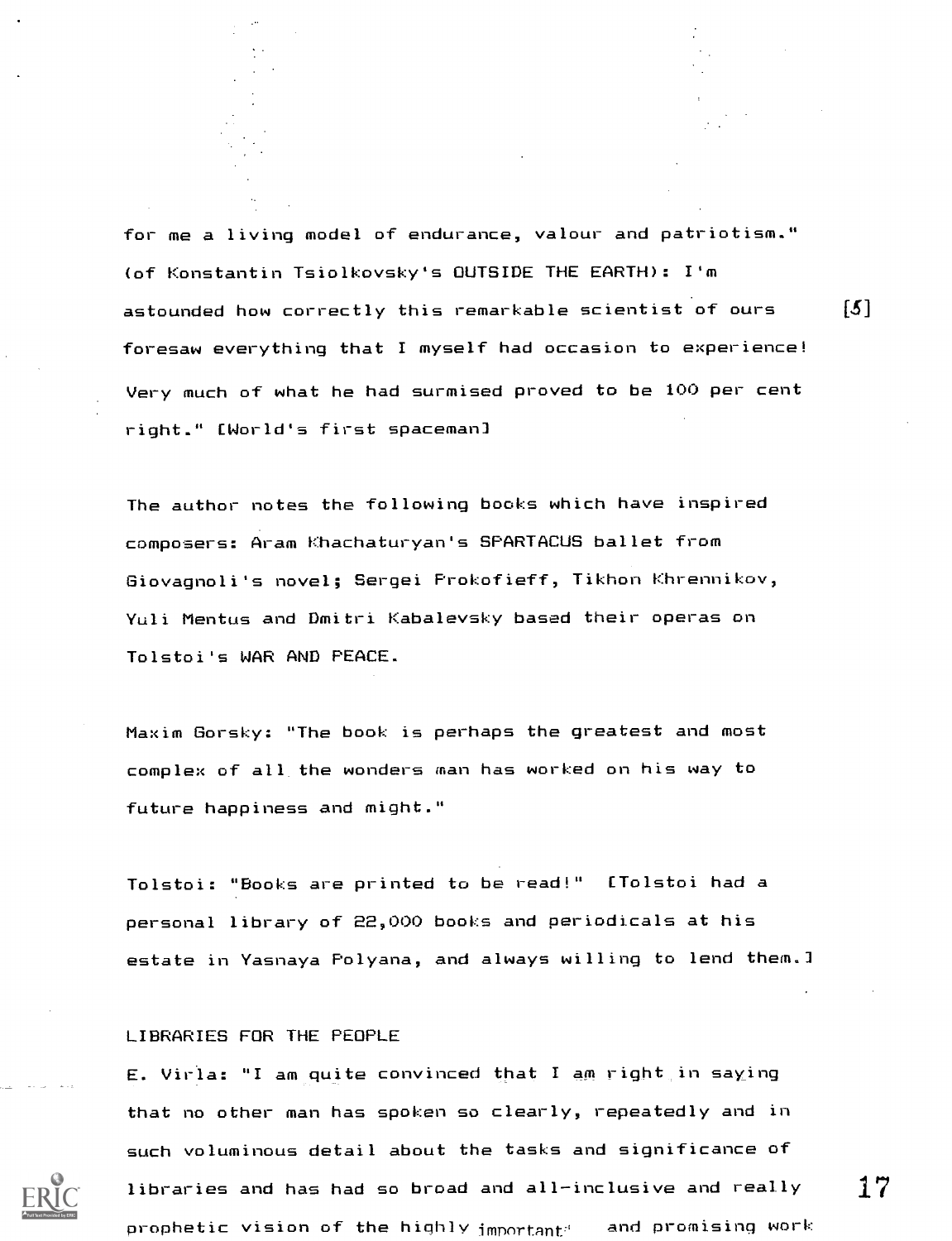that libraries do as Lenin." [Chief Librarian of the Helsinki City Library]

Lenin: "This will accelerate, intensify and make more effective the people's eager quest for knowledge. That is when education will advance by leaps and bounds." [from THE WORK OF PEOPLE'S COMMISSARIAT FOR EDUCATION, regarding library care and managementl

Nadezhda Krupskaya: ". . .to get library management in the Soviet Republic organized in such a way that a dense network of various types of libraries would promptly provide everyone without exception with the books needed, gratify the ever mounting mass urge for knowledge, widen their horizons and meet their requirements."

"Lenin gave more thought to libraries and library matters than any other thinker and statesman in the world. In his works we find upwards of 270 pertinent articles, reports, speeches, letters, telegrams, drafts of government decisions, and other documents which add up to an integral,  $\epsilon$ omposite programme suggesting how libraries should serve the people in a socialist society. . .In fact, there is not a single aspect of any importance in this field which Lenin would have omitted. Besides stating the principles underlying the library's social role, he also went into such

18

 $\mathsf{L}\mathsf{P}$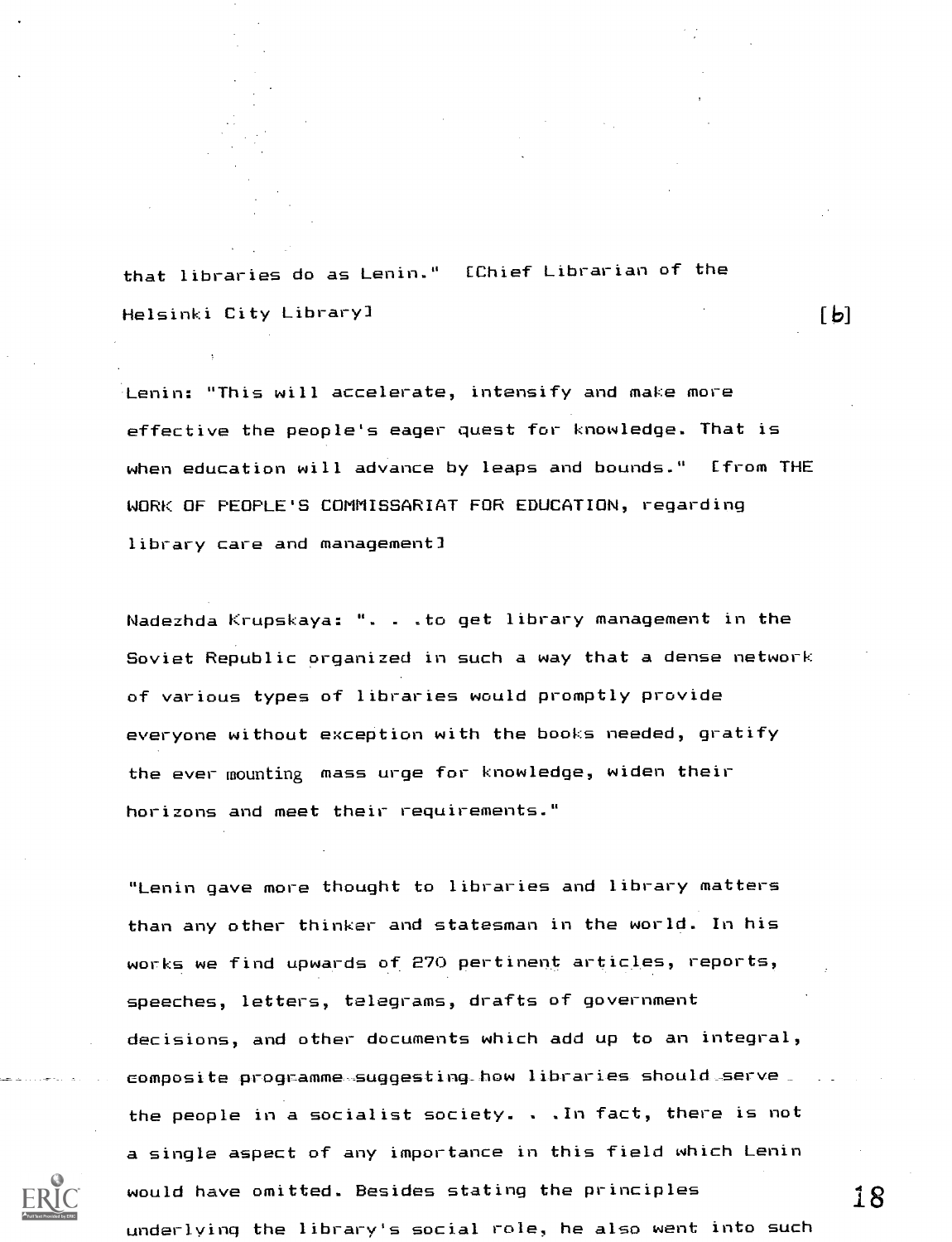matters as the augmenting of library holdings, the hours of work ('from B a.m. to 11 p.m. daily, not excluding Sundays and holidays'), the area looked after (between 1-1 1/2 kilometres in radius), the regularity of book exchange, etc. All this was done for the sole purpose of enabling the masses to have the broadest access to public libraries. In 1920, despite the country's dire straits, Lenin posed the task of organizing. . .50,000 libraries and reading-rooms. This would give no less than three for each volost, and certainly one for each factory and military unit.'" [O.S. Chubaryan]

CPSU Central Committee: ". . .it was necessary to have mass literature play a more instrumental role than heretofore in mobilizing the masses to tackle the main political and economic tasks. . ." 'Elate 1920s]

John Reed: "All Russia was learning to read, and reading -politics, economics, history  $-$  because the people wanted to know. . .The thirst for education, so long thwarted, burst with the Revolution into a frenzy of expression. . .Russia absorbed reading matter like hot sand drinks water, insatiable." -Cauthor, TEN DAYS THAT SHOOK THE WORLD]



Lenin: "It is not enough to abolish illiteracy, it is necessary to build up Soviet economy, and for that literacy  $\begin{array}{cc}19\end{array}$ alone will not carry us very far. We must raise culture to a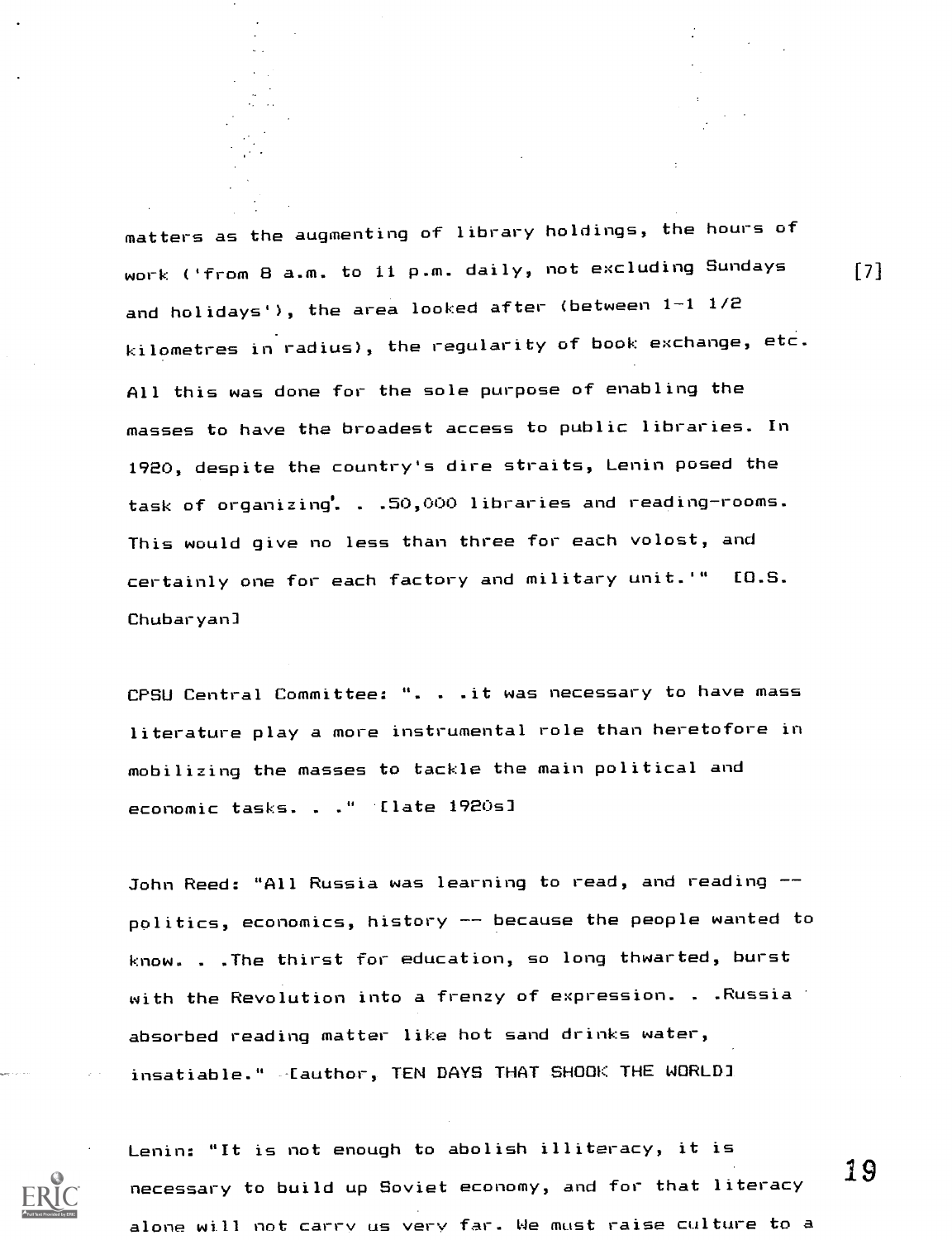much higher level."

Nadezhda Krupskaya: "The library gets the best and necessary books across to the masses, helps the reader to pick the book he needs, and advises him as to what to read." [Lenin's wife]

Leonid Brezhnev: "Today progress is so swift in all fields that the education received by young people is only a foundation that requires the constant acquisition of knowledge." [at the 24th CPSU Congress]

A. Nesmeyanov: "Libraries and books represent the nerve centre of the Academy of Sciences, without which its scientific work could not keep going. For that reason I dare say that hardly any other aspect of the Academy's activity could compare in importance with the library work." [academician]

BOOKS, THE WORKER'S COMPANION!

 $\mathcal{A}^{\mathcal{A}}$  , the special contribution of the special contribution of the special contribution of the special contribution of the special contribution of the special contribution of the special contribution of the spe

[factory library motto]

Lenin: "We must take up the simple and urgent matter of mobilizing the literate to combat illiteracy. We must utilize the books that are available and set to work to organize a network of libraries which will help the people to gain access to every available book; there must be no parallel organizations, but a single, uniform, planned organization." [1919]

 $[8]$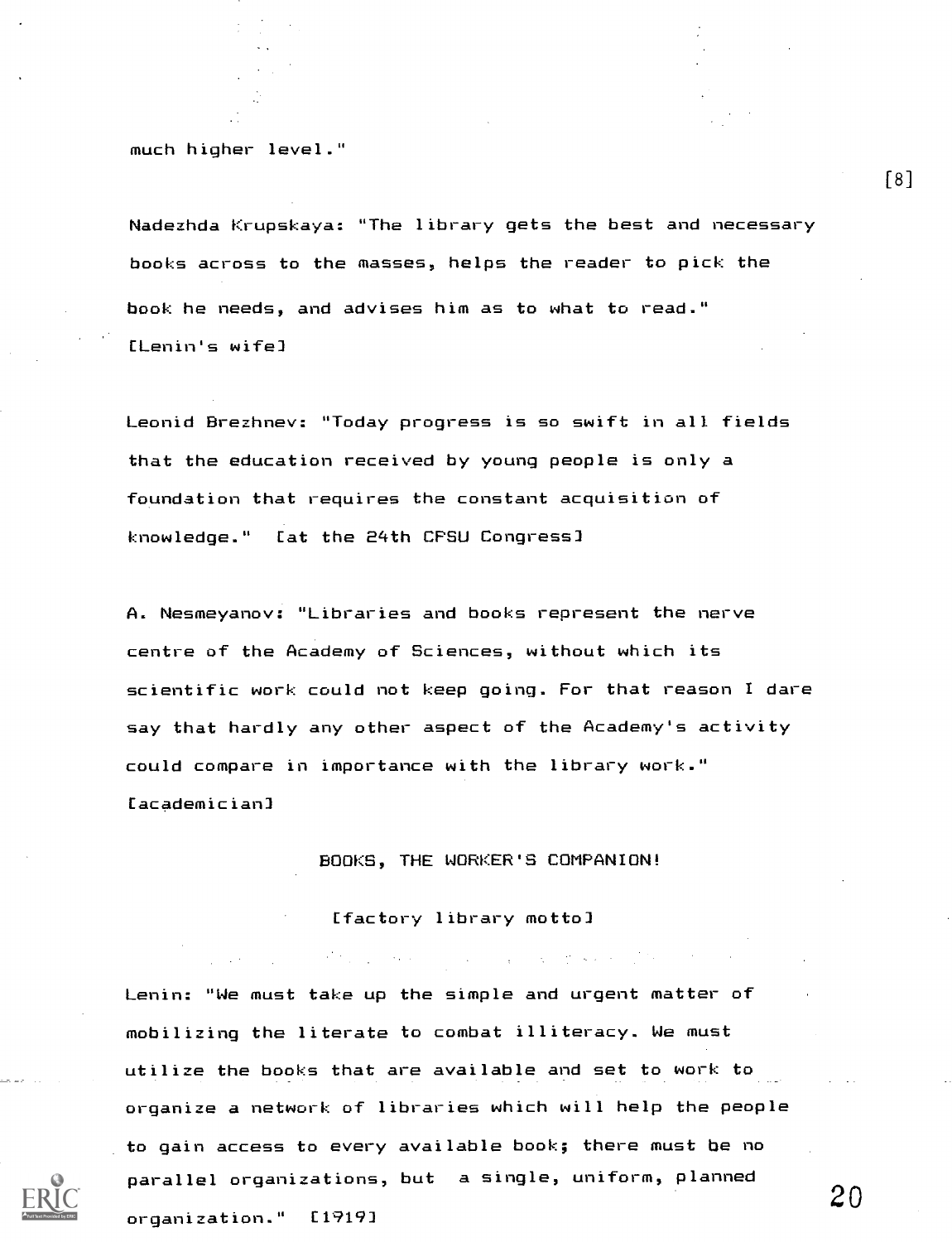#### LIBRARIES FOR THE PEOPLE

(manuscript sub title for following section)

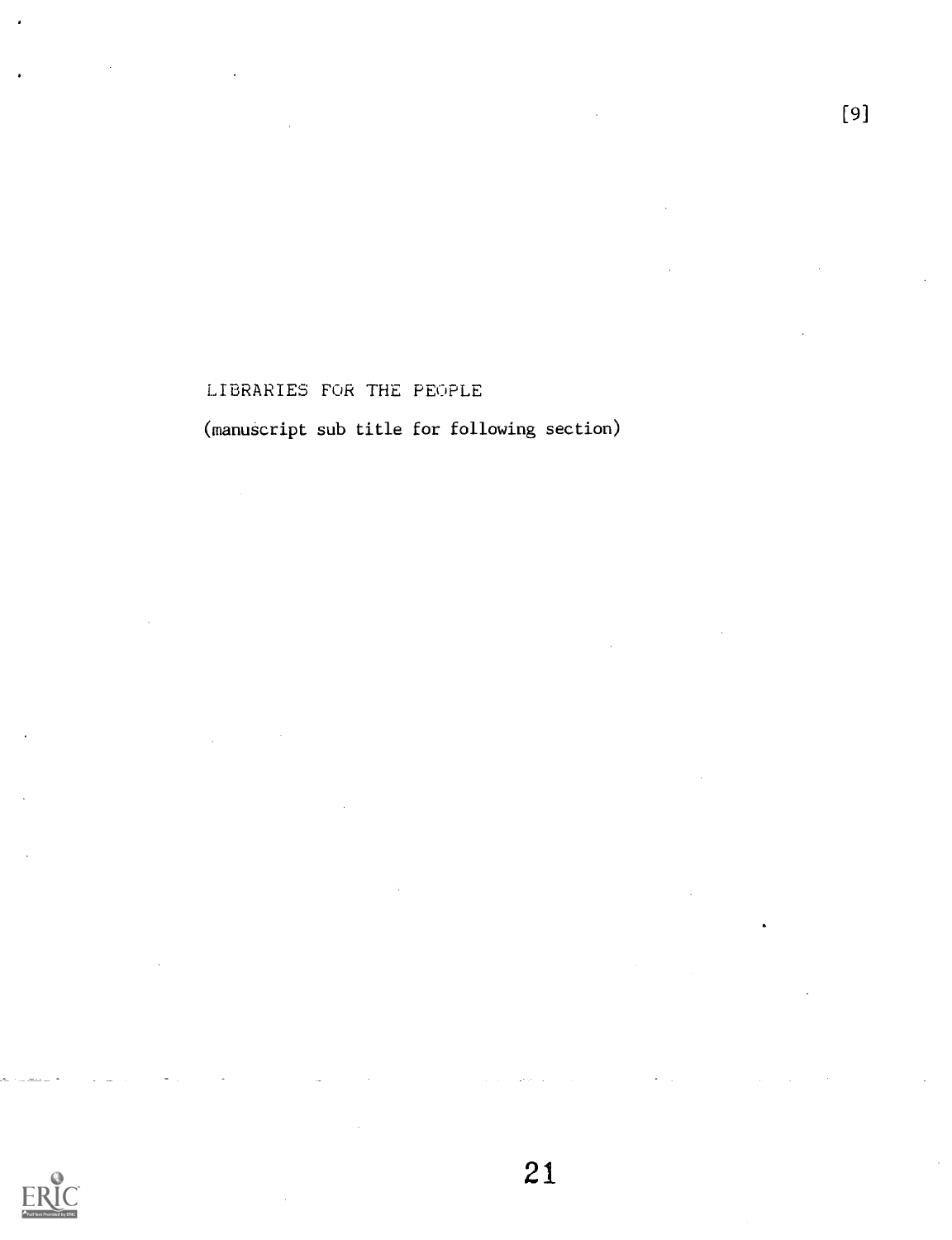Sixteen thousand library buildings were built between 1966 70 at state expense; and by c.1972 there were 360,000 libraries. The following is a period listing:

 $[10]$ 

Matenadaran or Armenian Book Depository: founded in the 5th century in Echmiadzin; famous for its translations into Armenian from early writings. Noted collections include: THE

LIFE OF MESROP MASHTOTS by Koriun, relating the history of the Armenian alphabet; HISTORY OF ARMENIA by Movses Khorenatsi; records of the Aghvans of Northern AZerbaijan.

Vilnius University Library: founded in 1570 at College of Jesuits; noted for OPUS DE UNIVERSO by Phabanus Maurus, Lithuanian encyclopaedic work; KOMUNISTAS, file newspapers from the Central Committee of the Lithuanian Communist . Party.

Moscow University Library: founded by Mikhail Lomonosov in

1756; collection of 19th century scientific writing and Marx's CAPITAL and CONTRIBUTION TO THE CRITIQUE OF POLITICAL ECONOMY, as well as, Lenin's ISKRA and Herzen's KOLOKOL.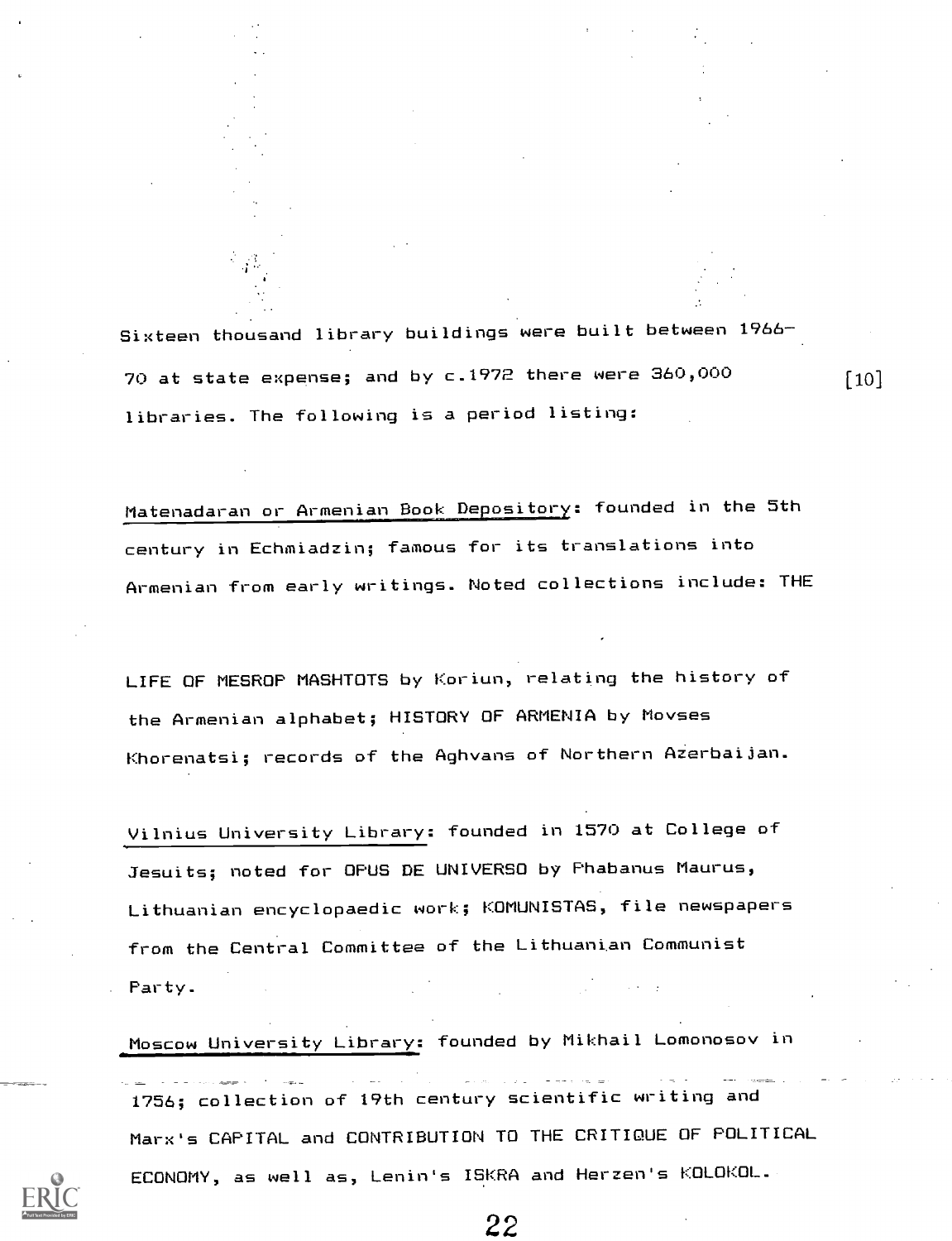Academy of Sciences Library: founded in 1714; collection of rare books and manuscripts including Fiol Swajpolt's BOOK OF HOURS and LENTEN HYMNAL, Franz Skorina's RUSSIAN BIBLE, Ivan Fyodorov's ACTS OF THE APOSTLES (1564, first printed Russian book) as well as, Peter the Great's collection of ancient manuscripts, his letters, and his private papers.

"On its fiftieth anniversary. in 1972 the library was decorated with the Order of the Red Banner of Labour for the fruitful work it has done to popularize the best in foreign literature and culture in the Soviet Union." [Chubaryan]

USSR State Scientific and Technical Library: founded in Moscow in 1958; exchanged material with libraries in 45 countries.

Saltykov-Shchedrin Public Library: opened in 1814, and

1972, contained 17 million volumes and an annual readership of two million. Collections include the published works of Pushkin (5,000 volumes), the personal libraries of Voltaire and Plekhanov, books and periodicals in 85 Oriental languages (accounts of the Tai Ping Rebellion and the 1,300 volumes of the wood-block printed Chinese literary encyclopaedia), and Russian Folk lubok prints.



 $\lceil 11 \rceil$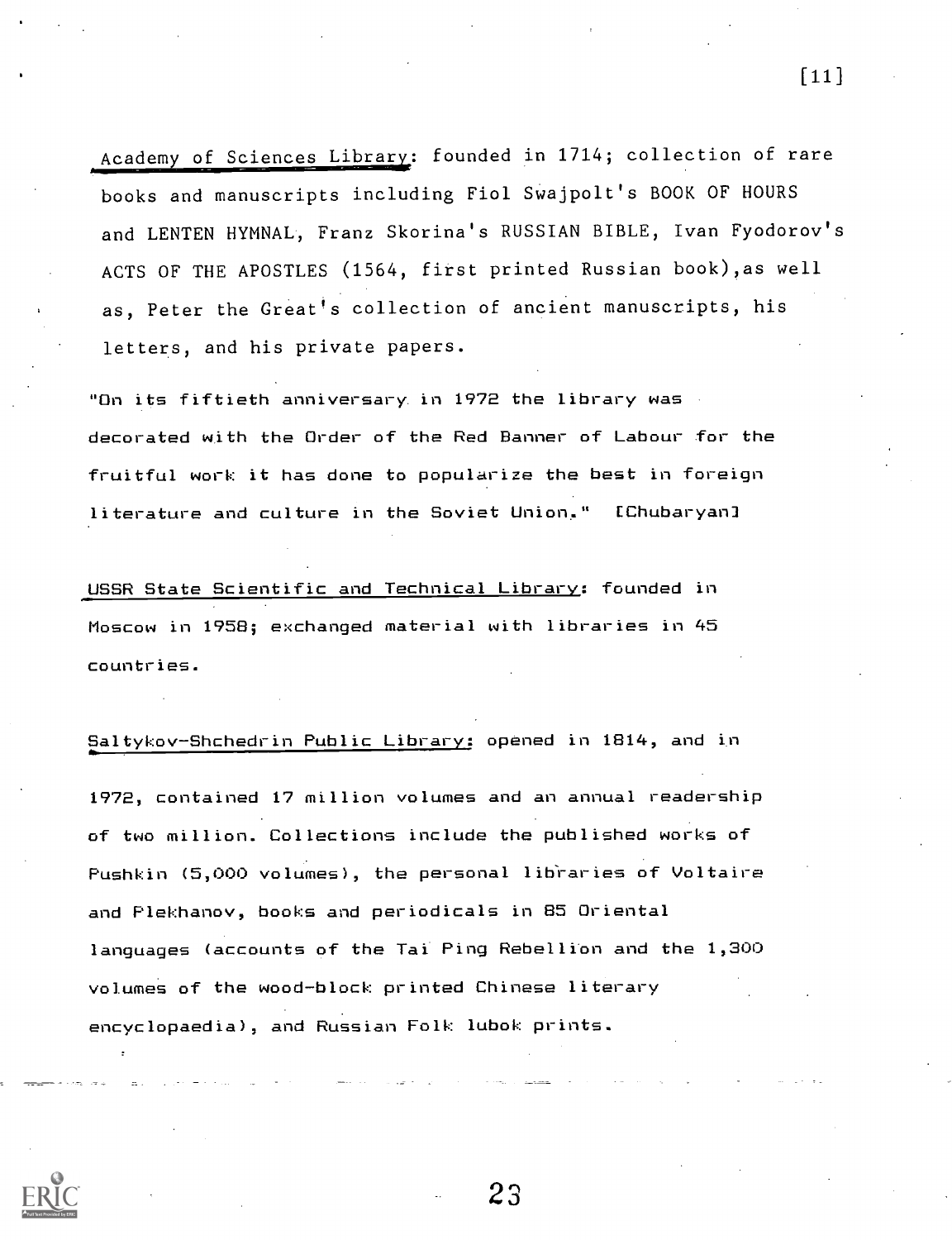Repubican Youth Library of the Russian Federation: Organized in 1966, to "investigate problems connected with library service for young readers and provide methodological guidance to libraries" (p. 66), held one half million books and 120,000 recordings. The 1971 circulation reached 1,200.000. Youth services included: "get-togethers" with writers, scientists, and personalities; foreign-language studies; poetry and hobby clubs; conferences, debates, and librarian discourse.

Lenin Library: Named in 1924, for Lenin, the library is located in downtown Moscow. and is " 500 years younger than the Paris National Library, 100 years younger than the British Museum Library, and 50 years younger than the US Library of Congress" (p. 68). The library was decorated with the Order of Lenin in 1944, for its services, and by 1972, had a depository of 25 million books and a staff of 2,500. The readership was 2,500,000 annually. Daily attendance reached 10,000. An interlibrary loan system included Soviet and foreign cities, and US Library of Congress, Paris National Library, British Museum Library, and Royal Library in Stockholm. In 1970, exchanges amounted to 3,743 libraries in 94 countries. The collection included: ARCHANGEL GOSPEL (1092); Herzen, Gogol, Nekrassov, Dostoyevsky, Korolenko, and Chekhov manuscripts; Marx. Engels, and Lenin editions; THE SOVIET READER (30 volume study of library bibliographical classification, a Leniniana index, and bibliographical index of the works of and about Nadezhda Krupskaya, Lenin's wife); and BOOK ABOUT BOOKS. The Library was also the center of librarianship studies.  $24$ 

[12]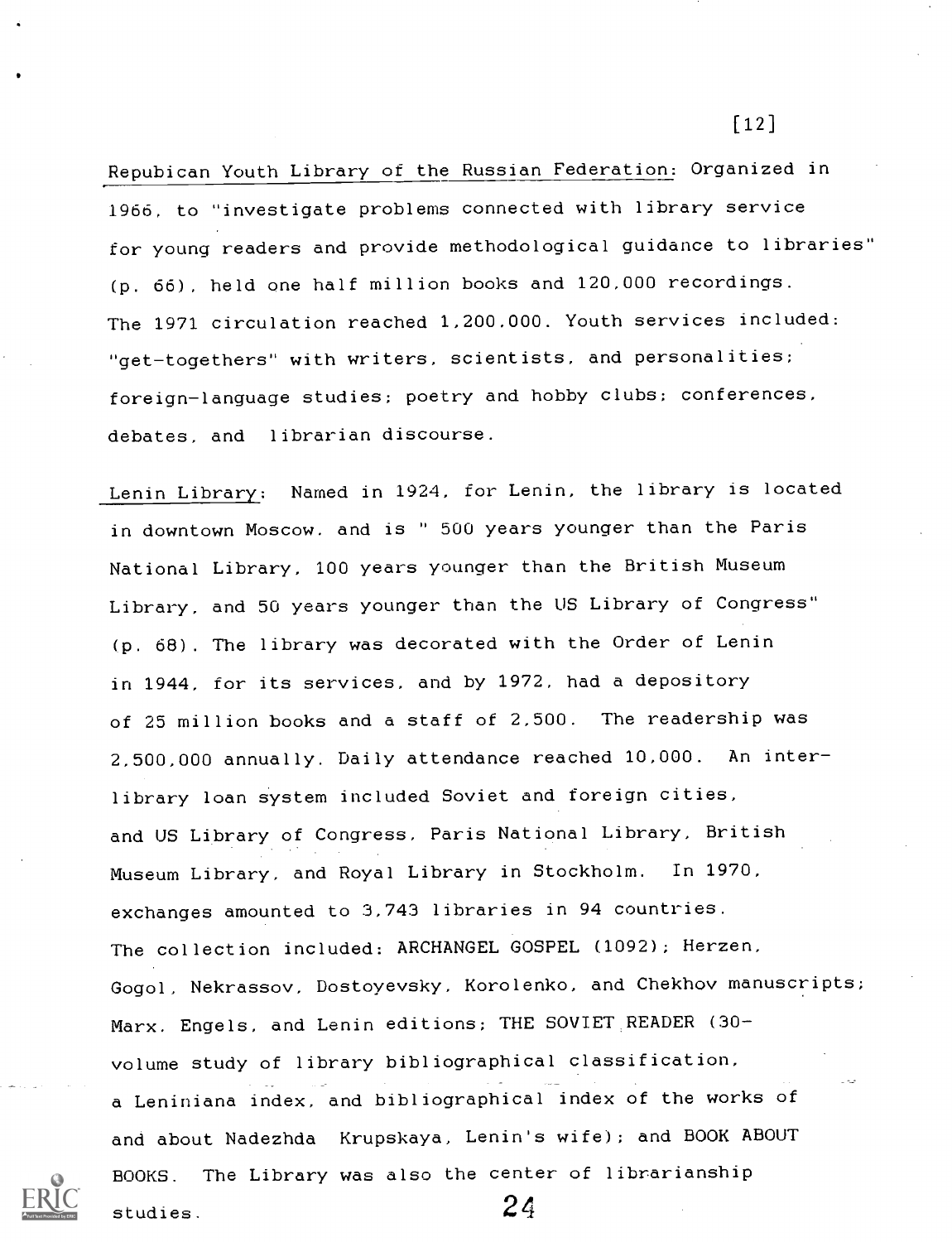LIBRARIES IN THE USSR also contains a section of illustrations: The Lenin Book Palace in Ulyanovsk  $-$  Lenin's boyhood library. [13] Children's Regional Library in Tyumen.

"During the dinner break"  $-$  a worker reading a library book. "Household chores can wait when it comes to reading"  $--$  a photo

of a woman.

"Before the Revolution the Northern nationalities did not have a written alphabet of their own. Today they read literature in their own native tongues and in Russian"  $-$  a photo of two women in traditional dress, reading.

Regional Library in Perm.

Kanev (children's library).

Kazakh State Library in Alma-Ata.

"Mail delivery at a Kamchatka state farm" -- a photo of persons receiving printed matter: snow scene.

Soviet citizen library.

Leningrad Electrosila Corporation -- technical library with motto: "The Book is the Worker's Companion".

Red Yarang mobile library for reindeer breeders of the Yamalo-

Nenets National Area.

Ostrov town library, Pskov region.

Kirghiz Republican Library.

Linguaphone facilities.

Ukraina collective farm library, Khmelnitsky.

USSR State Public Scientific and Technical Library, Moscow.

Karelian Autonomous Republic State Public Library, Petrozavodsk.

Moscow University Library.

Saltykov-Shchedrin Public Library, Leningrad.

The Matenadaran, Armenia's national book depository.

Vilnius University Library.

Lenin Library..

25

State Library of Foreign Literature. Moscow.